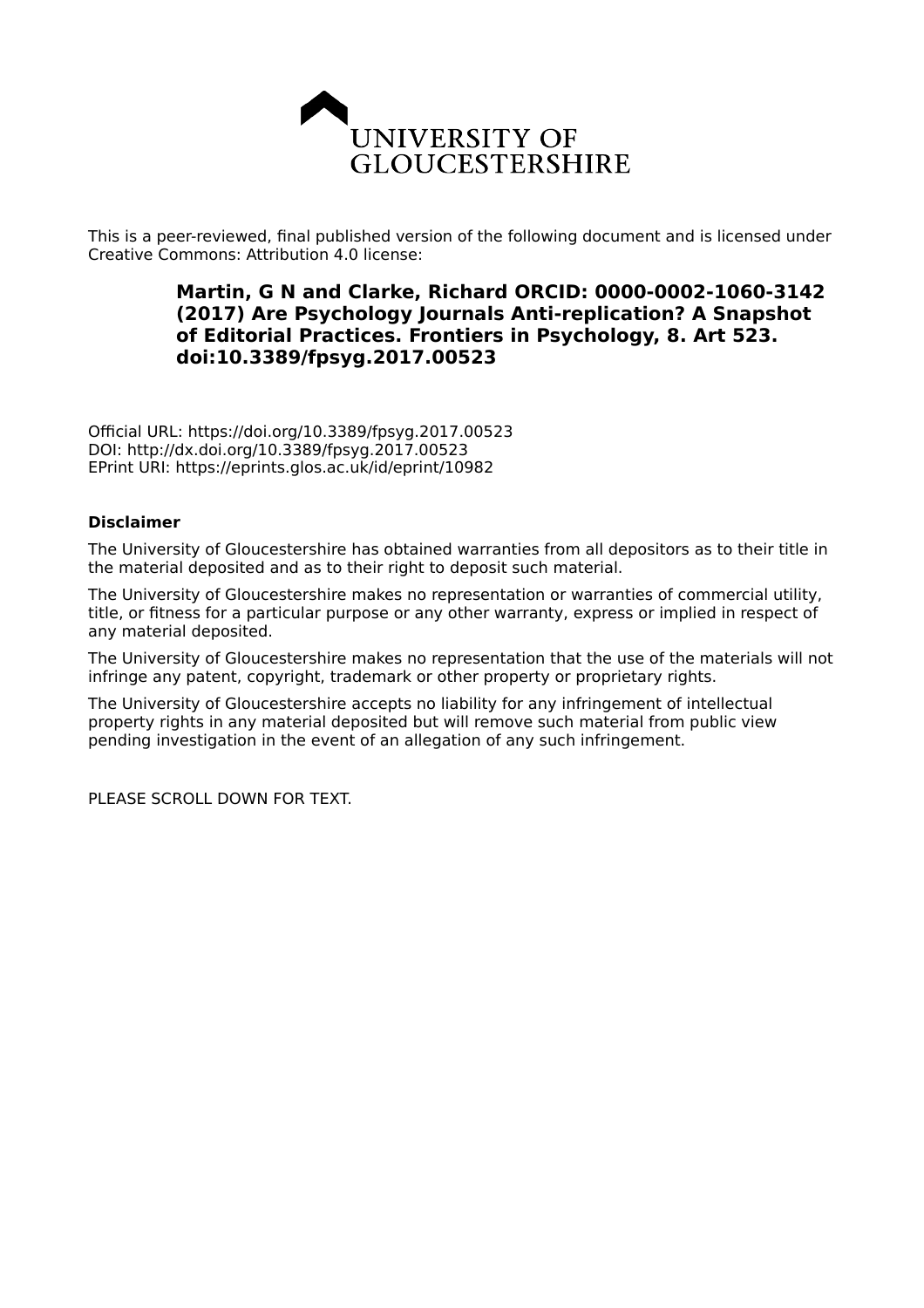

This is a peer-reviewed, final published version of the following document:

## **Martin, G N and Clarke, Richard ORCID: 0000-0002-1060-3142 (2017) Are Psychology Journals Anti-replication? A Snapshot of Editorial Practices. Frontiers in Psychology, 8. Art 523. doi:10.3389/fpsyg.2017.00523**

Official URL: https://doi.org/10.3389/fpsyg.2017.00523 DOI: http://dx.doi.org/10.3389/fpsyg.2017.00523 EPrint URI: https://eprints.glos.ac.uk/id/eprint/10982

## **Disclaimer**

The University of Gloucestershire has obtained warranties from all depositors as to their title in the material deposited and as to their right to deposit such material.

The University of Gloucestershire makes no representation or warranties of commercial utility, title, or fitness for a particular purpose or any other warranty, express or implied in respect of any material deposited.

The University of Gloucestershire makes no representation that the use of the materials will not infringe any patent, copyright, trademark or other property or proprietary rights.

The University of Gloucestershire accepts no liability for any infringement of intellectual property rights in any material deposited but will remove such material from public view pending investigation in the event of an allegation of any such infringement.

PLEASE SCROLL DOWN FOR TEXT.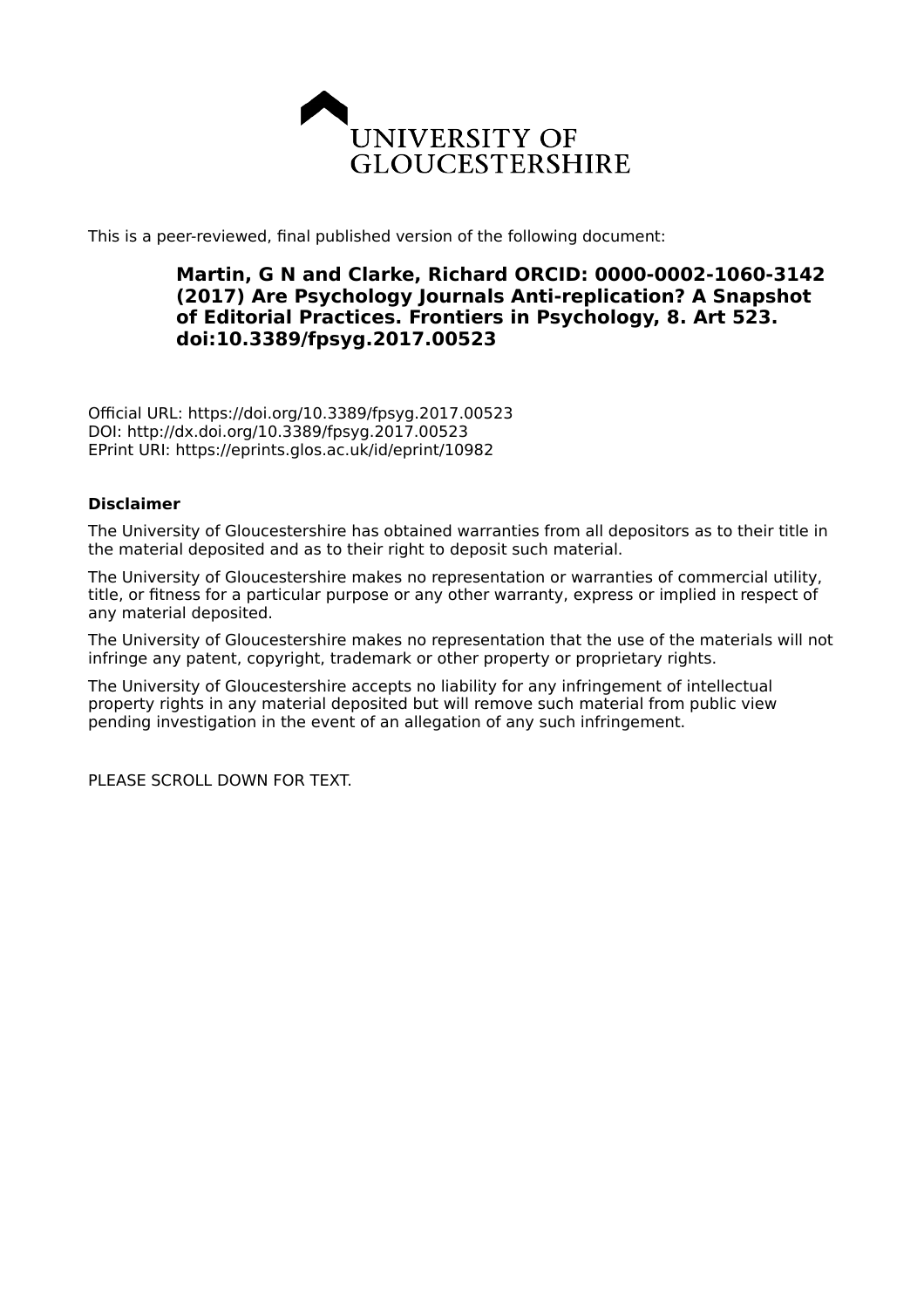



# Are Psychology Journals [Anti-replication? A Snapshot](http://journal.frontiersin.org/article/10.3389/fpsyg.2017.00523/abstract) of Editorial Practices

#### [G. N. Martin](http://loop.frontiersin.org/people/118506/overview)<sup>1</sup> \* and [Richard M. Clarke](http://loop.frontiersin.org/people/375465/overview)<sup>2</sup>

<sup>1</sup> School of Psychotherapy and Psychology, Faculty of Humanities, Arts and Social Sciences, Regent's University London, London, UK, <sup>2</sup> Department of Infectious Disease Epidemiology, Faculty of Epidemiology and Population Health, London School of Hygiene and Tropical Medicine, London, UK

Recent research in psychology has highlighted a number of replication problems in the discipline, with publication bias – the preference for publishing original and positive results, and a resistance to publishing negative results and replications- identified as one reason for replication failure. However, little empirical research exists to demonstrate that journals explicitly refuse to publish replications. We reviewed the instructions to authors and the published aims of 1151 psychology journals and examined whether they indicated that replications were permitted and accepted. We also examined whether journal practices differed across branches of the discipline, and whether editorial practices differed between low and high impact journals. Thirty three journals (3%) stated in their aims or instructions to authors that they accepted replications. There was no difference between high and low impact journals. The implications of these findings for psychology are discussed.

#### **OPEN ACCESS**

#### Edited by:

Fiona Fidler, University of Melbourne, Australia

#### Reviewed by:

Donald Sharpe University of Regina, Canada Marjan Bakker, Tilburg University, Netherlands

> \*Correspondence: G. N. Martin neil.martin@regents.ac.uk

#### Specialty section:

This article was submitted to Quantitative Psychology and Measurement, a section of the journal Frontiers in Psychology

Received: 22 July 2016 Accepted: 22 March 2017 Published: 11 April 2017

#### Citation:

Martin GN and Clarke RM (2017) Are Psychology Journals Anti-replication? A Snapshot of Editorial Practices. Front. Psychol. 8:523. doi: [10.3389/fpsyg.2017.00523](https://doi.org/10.3389/fpsyg.2017.00523) Keywords: replication, psychology, p-hacking, journal editorial practices, publication bias

## INTRODUCTION

The recent ability, or inability, of psychology to replicate novel or well-known, classic findings in the discipline has led to the controversial, but by no means generally accepted, conclusion that psychology is undergoing a "replication crisis" [\(Pashler and Harris,](#page-6-0) [2012;](#page-6-0) [Pashler and](#page-6-1) [Wagenmakers,](#page-6-1) [2012;](#page-6-1) [Laws,](#page-6-2) [2013;](#page-6-2) [American Psychological Society,](#page-6-3) [2015;](#page-6-3) [Earp and Trafimow,](#page-6-4) [2015;](#page-6-4) [Maxwell et al.,](#page-6-5) [2015\)](#page-6-5). Reproducibility of results and the replication of findings is crucial for the development of any science as it transforms a single item of information into a coherent body of demonstrable knowledge and can establish that a reported finding is reliable, robust and consistently obtained. As [Simons](#page-7-0) [\(2013,](#page-7-0) p. 79) notes "direct replication by other scientists is the only way to verify the reliability of an effect." In psychology, the reported crisis seems to be twofold: (1) the discipline has bemoaned a historical failure to publish negative results (which may arise from failed replications), and a preference for the publication of positive results, the so-called publication bias, and (2) when these replications occur, they are unlikely to support the original studies. In short, the discipline has not published enough replications and, when it does, the replications are negative.

[Klein et al.](#page-6-6) [\(2014\)](#page-6-6), for example, reporting the first of the Many Labs projects hosted by the Open Science Foundation, found a reasonably good rate of replication attempts: Of 13 replication attempts of classic and contemporary findings in social and cognitive psychology using 36 samples comprising 6344 participants, 10 were successful, 1 was weakly replicated and 2 sets of findings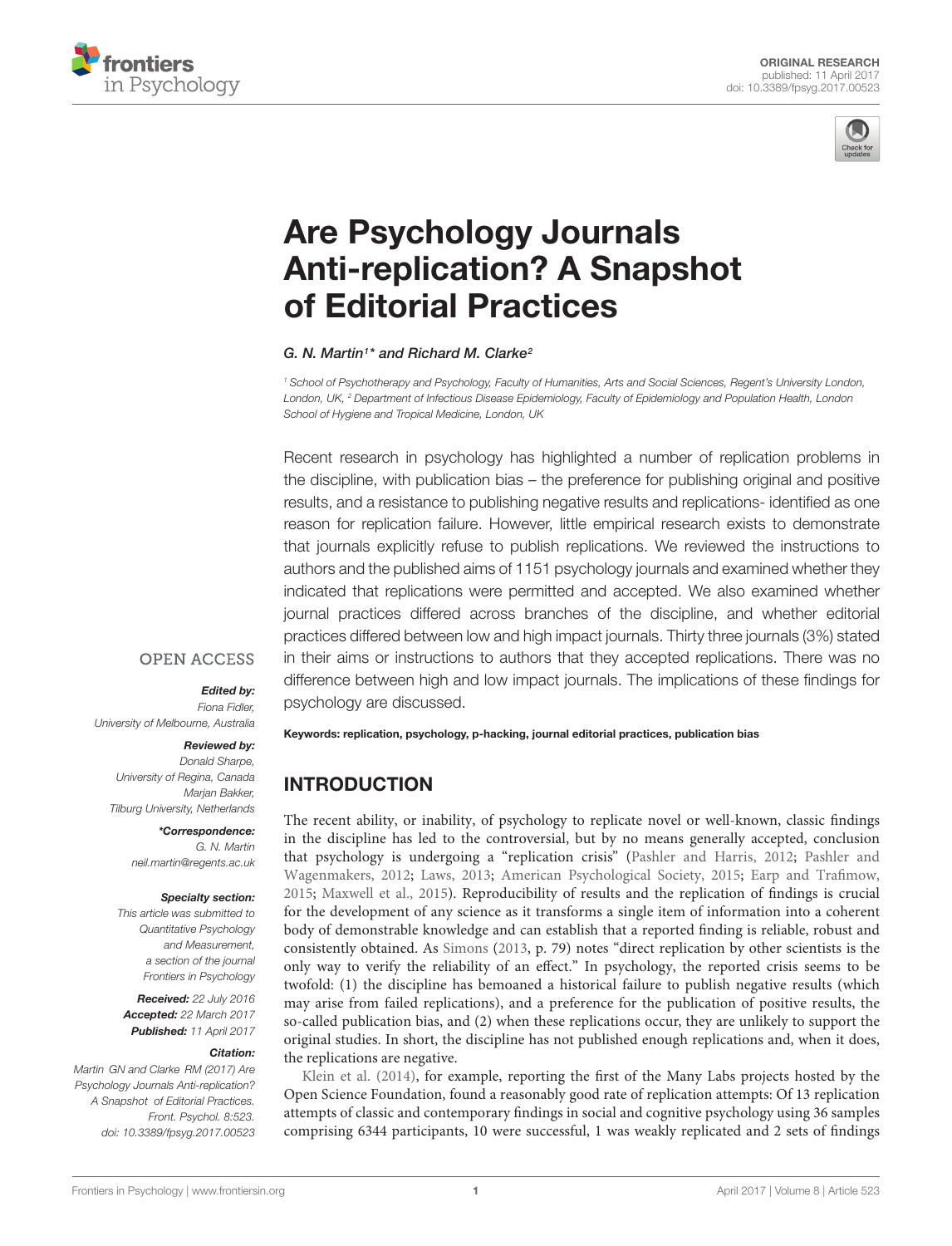were not. A successful replication was one that is considered to produce the same (or greater) effect in the replication as in the original. Both failures to replicate in this study involved social priming. The latest set of replication attempts by the [Open](#page-6-7) [Science Collaboration](#page-6-7) [\(2015\)](#page-6-7) found that of 100 experiments in cognitive and social psychology published in the journals, Journal of Experimental Psychology: Learning, Memory and Cognition  $(N = 28)$ , Psychological Science  $(N = 40)$ , and Journal of Personality and Social Psychology ( $N = 22$ ) in the year 2008, only 36% were successfully replicated, compared to the positive findings reported in 97% of the original studies.

The studies reported in these papers were largely direct replications. Direct replications are those which faithfully reproduce the methods and materials used in the original study and ensure that the repeated experiment follows as closely as possible the procedure, details and demands of the original research [\(Nosek et al.,](#page-6-8) [2012\)](#page-6-8). They should minimize the effect of 'moderator variables,' variables which may have been present in the replication that were not present in the original report and which are often cited by the authors of studies whose findings were not replicated as the reason for the failure to replicate. Conceptual replications are more fluid. These repeat the original experiment but might alter the procedure or materials or participant pool or independent variable in some way in order to test the strength of the original research, and the reliability and generalisability of the original result. The argument follows that if an effect is found in situation X under condition Y, then it should also be observed in situation A under condition B.

The replication failure is not limited to psychology. Only 11% of 53 landmark preclinical cancer trials were found to replicate [\(Begley and Ellis,](#page-6-9) [2012\)](#page-6-9) with 35% of pharmacology studies replicating [\(Prinz et al.,](#page-6-10) [2011\)](#page-6-10). Of the 49 most widely cited papers in clinical research, only 44% were replicated [\(Ioannidis,](#page-6-11) [2005\)](#page-6-11). Sixty per cent failed to replicate in finance [\(Hubbard and](#page-6-12) [Vetter,](#page-6-12) [1991\)](#page-6-12), 40% in advertising [\(Reid et al.,](#page-6-13) [1981\)](#page-6-13), and 54% in accounting, management, finance, economics, and marketing [\(Hubbard and Vetter,](#page-6-14) [1996\)](#page-6-14). The situation is better in education [\(Makel and Plucker,](#page-6-15) [2014\)](#page-6-15), human factors [\(Jones et al.,](#page-6-16) [2010\)](#page-6-16), and forecasting [\(Evanschitzky and Armstrong,](#page-6-17) [2010\)](#page-6-17).

One ostensible reason for the current turmoil in the discipline has been psychology's publication bias [\(Pashler and](#page-6-1) [Wagenmakers,](#page-6-1) [2012\)](#page-6-1). Publication bias, it is argued, has partly led to the current batch of failed replications because journals have historically been reluctant to publish, or authors have been reluctant to submit for publication, negative results. Single dramatic effects, therefore, may have been perpetuated and supported by the publication of positive studies while negative, unsupportive studies remained either unpublished or unsubmitted. Journals are more likely to publish studies that find statistically significant results [\(Schooler,](#page-6-18) [2011;](#page-6-18) [Simmons et al.,](#page-7-1) [2011\)](#page-7-1) and null findings are less likely to be submitted or accepted for publication as a result [\(Rosenthal,](#page-6-19) [1979;](#page-6-19) [Franco et al.,](#page-6-20) [2014\)](#page-6-20).

While publication bias is thought to be well-established, there has been no objective method of confirming whether papers have been rejected for reporting negative results, largely because these data are not publicly available. Although [Fanelli](#page-6-21) [\(2011\)](#page-6-21)

found that the proportion of positive results published in peerreviewed journals increased by 22% between 1990 and 2007, it does not follow that a similar, if any, number of negative results was also submitted and rejected. [Fanelli](#page-6-22) [\(2010\)](#page-6-22) noted that 91.5% of psychology studies reported data supporting the experimental hypothesis, five times higher than that reported for rocket science. [Sterling et al.'](#page-7-2)s [\(1995,](#page-7-2) p. 108) study of 11 major journals concluded that these outlets continued to publish positive results and that the "practice leading to publication bias has not changed over a period of 30 years." [Smart](#page-7-3) [\(1964\)](#page-7-3) found that of the five psychology journals examined, the largest percentage of non-significant results published was 17%; the lowest % of positive results was 57%. [Coursol and Wagner](#page-6-23) [\(1986\)](#page-6-23)'s selfreport survey of 1000 members of the APA's Counseling and Psychotherapy Divisions found that 66% of the authors' studies reporting positive results were published but only 22% of those reporting neutral or negative results were. While this may indicate a publication bias, the finding may be explained by an alternative reason: the negative studies may have been of poorer quality.

Some journals appear to be reluctant to publish replications (whether positive or negative), and prize originality and novelty. [Makel et al.](#page-6-24) [\(2012\)](#page-6-24) study of 100 journals with the highest 5-year impact factor found that 1% of published studies were replications. A survey of 429 journal editors and editorial advisors of 19 journals in management and related social sciences, found that the percentage of papers rejected because they were replications ranged from 27 to 69% [\(Kerr et al.,](#page-6-25) [1977\)](#page-6-25). A study of 79 past and present editors of social and behavioral science journals by [Neuliep and Crandall](#page-6-26) [\(1990\)](#page-6-26) found evidence of a reluctance to publish negative results, a finding also replicated in [Neuliep and Crandall's](#page-6-27) [\(1993a\)](#page-6-27) study of social science journal reviewers- 54% preferred to publish studies with new findings. Nueliep and Crandall's data suggest that journals will only publish papers that report "original" (sometimes "novel") data, findings or studies, rather than repeat experiments. [Sterling](#page-7-4) [\(1959\)](#page-7-4) found in his review of 362 psychology articles that none were replications; [Bozarth and Roberts](#page-6-28) [\(1972\)](#page-6-28) similarly found that of 1046 clinical/counseling psychology papers published between 1967 and 1970, 1% were replications. However, in their analysis of the type of papers published in the first three issues of the Journal of Personality and Social Psychology from 1993, [Neuliep and Crandall](#page-6-29) [\(1993b\)](#page-6-29) reported that 33 out of 42 of them were conceptual or direct replications.

As with replication failure, failure to publish replications is not unique to psychology- 2% of 649 marketing journal papers published in journals between 1971 and 1975 [\(Brown and Coney,](#page-6-30) [1976\)](#page-6-30), and 6% of 501 advertising/communication journal papers published between 1977 and 1979 [\(Reid et al.,](#page-6-13) [1981\)](#page-6-13) were replications. [Hubbard and Armstrong](#page-6-31) [\(1994\)](#page-6-31) found that none of the 835 marketing papers they reviewed were direct replications. In 18 business journals, 6.3% of papers published between 1970 and 1979 and 6.2% of those published between 1980 and 1991 were replications. In 100 education journals, 461 (of 164, 589) papers were replications and only 0.13% of these were direct replications [\(Makel and Plucker,](#page-6-15) [2014\)](#page-6-15), eight times smaller than the percentage seen in psychology journals [\(Makel et al.,](#page-6-24) [2012\)](#page-6-24).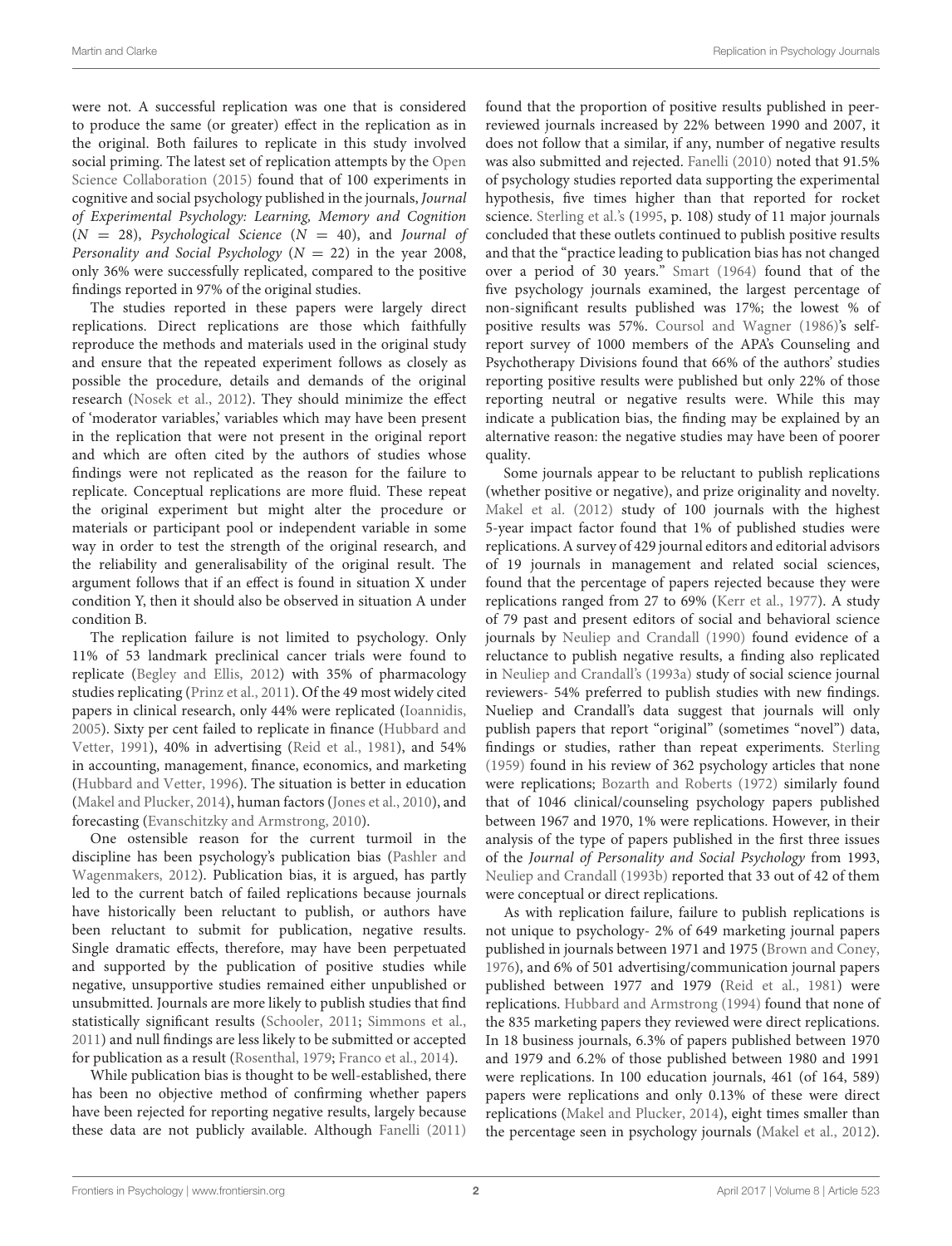In forecasting research, 8.4% of papers published in two journals between 1996 and 2008 were replications [\(Evanschitzky and](#page-6-17) [Armstrong,](#page-6-17) [2010\)](#page-6-17); in marketing, 41 of 2409 (1.17%) of papers in five journals published between 1990 and 2004 were replications [\(Evanschitzky et al.,](#page-6-32) [2007\)](#page-6-32).

There is some indirect evidence, therefore, to suggest that editors and reviewers are reluctant to accept replications. However, the evidence is primarily anecdotal, based largely on data provided by surveys of selected editorial staff and reviewers' views, and on post hoc examination of journal output where the processes leading to the output decisions are unknown. In order to provide an objective analysis of journal and editors' explicit guidance to authors regarding the value and acceptance of replication studies, we examined psychology and psychologyrelated journals' instructions to authors and journal aims and scope to determine whether (i) journals specifically accepted, discouraged or prohibited the submission of replications, (ii) acceptance of replications differed by branch of the discipline, (iii) whether journals with a high impact factor differed from those with a low impact factor.

## MATERIALS AND METHODS

The "instructions to authors" and "aims and scope" of peer-reviewed journals publishing psychological research were reviewed in the Summer of 2015. A list of psychology and psychology-related journals was obtained first through the selection of common publishers of psychology journals (Sage, Taylor and Francis, Elsevier, Springer, Wiley). From these, all journals within the subheading of Psychology, or using the search criteria "Psychology," were selected. This sample was then cross referenced with freely available online lists of the top 100 psychology journals ranked by the journal's eigenfactor and impact factor so as to obtain top journals independently published by APA, Cambridge or others. From this initially created list of journals, all non-English language and multiple entries were removed. Each journal on the list was then visited online its aims and scope section was reviewed along with any additional information that pertained to the content of articles accepted.

One thousand, one hundred and fifty one journals were identified as psychology journals (e.g., Journal of Experimental Psychology: General, Frontiers in Psychology) or psychologyrelated journals (e.g., British Journal of Learning Disabilities, Journal of Employment Counseling, American Journal of Family Therapy). The number of journals whose editorial guidelines specifically stated the acceptance of replications was calculated and compared with those which did not. The number of journals accepting replications was also calculated according to the journal's impact factor (stated on the journal's website and crosschecked through online databases) and a comparison was made between those journals rated above and below the mean impact factor. Finally, the number of journals accepting replications was calculated according to the branch of the discipline they primarily published in (e.g., general, cognitive psychology, social psychology), as seen in **[Table 1](#page-5-0)**.

## RESULTS

Of the 1151 journals reviewed, 33 specifically stated that replications would be accepted- approximately, 3%. The mean impact factor for journals with IFs was 1.93. When we examined whether there was difference in journal practices between those with an impact factor above or below this mean, we found no difference in replication acceptance 10 [ $x^2$  (1, $N = 784$ ) = 0.55,  $p = 0.46$ , Cohen's  $d = 0.0529$ .

When the journals were examined for the specific wording they used in their aims and instructions, we were able to identify four broad types of publication: (1) Journals which stated that they accepted replications; (2) Journals which did not state they accepted replications but did not discourage replications either; (3) Journals which implicitly discouraged replications through the use of emphasis on the scientific originality of submissions, and (4) Journals which actively discouraged replications by stating explicitly that they did not accept replications for publication.

The percentage of journals in each of these categories were 3%  $(N = 33, \text{ category } 1); 63\% (N = 728, \text{ category } 2); 33\% (N = 379,$ category 3); and 1% ( $N = 12$ , category 4). Of the journals in category 3, 104 indicated in the first line of their aims and scope that they preferred the submission of original research.

We were able to determine the primary branch of psychology for all journals. The number of journals accepting replications, according to branch, is listed in **[Table 1](#page-5-0)**. There were no significant differences between different branches of psychology in terms of their acceptance of replication  $[x^2 (15, N = 1152) = 21.02, p = 0.14, C = 0.134]$ . No journal in clinical, forensic, health or evolutionary psychology explicitly accepted replications.

## **DISCUSSION**

The aim of this study was to investigate whether peerreviewed journals publishing research in psychology stated that they accepted submissions in the form of replications. Of the 1151 journals included in this study, 33 explicitly stated that replications were accepted or encouraged. There were no differences between branches of the discipline in terms of the numbers of journals accepting replications nor between journals with high or low impact factors.

It is clear that the vast majority of journals in psychology rarely ever encourage the submission of replications: only 3% do. A typical statement is that provided by the International Journal of Behavioral Development, for example: "Studies whose sole purpose is to replicate well-established developmental phenomena in different countries or (sub) cultures are not typically published in the International Journal of Behavioral Development." This prescription is not unique to this journal.

The findings are consistent with other studies which have provided partial, anecdotal evidence that editorial practices in other journals tend to discourage the submission of replications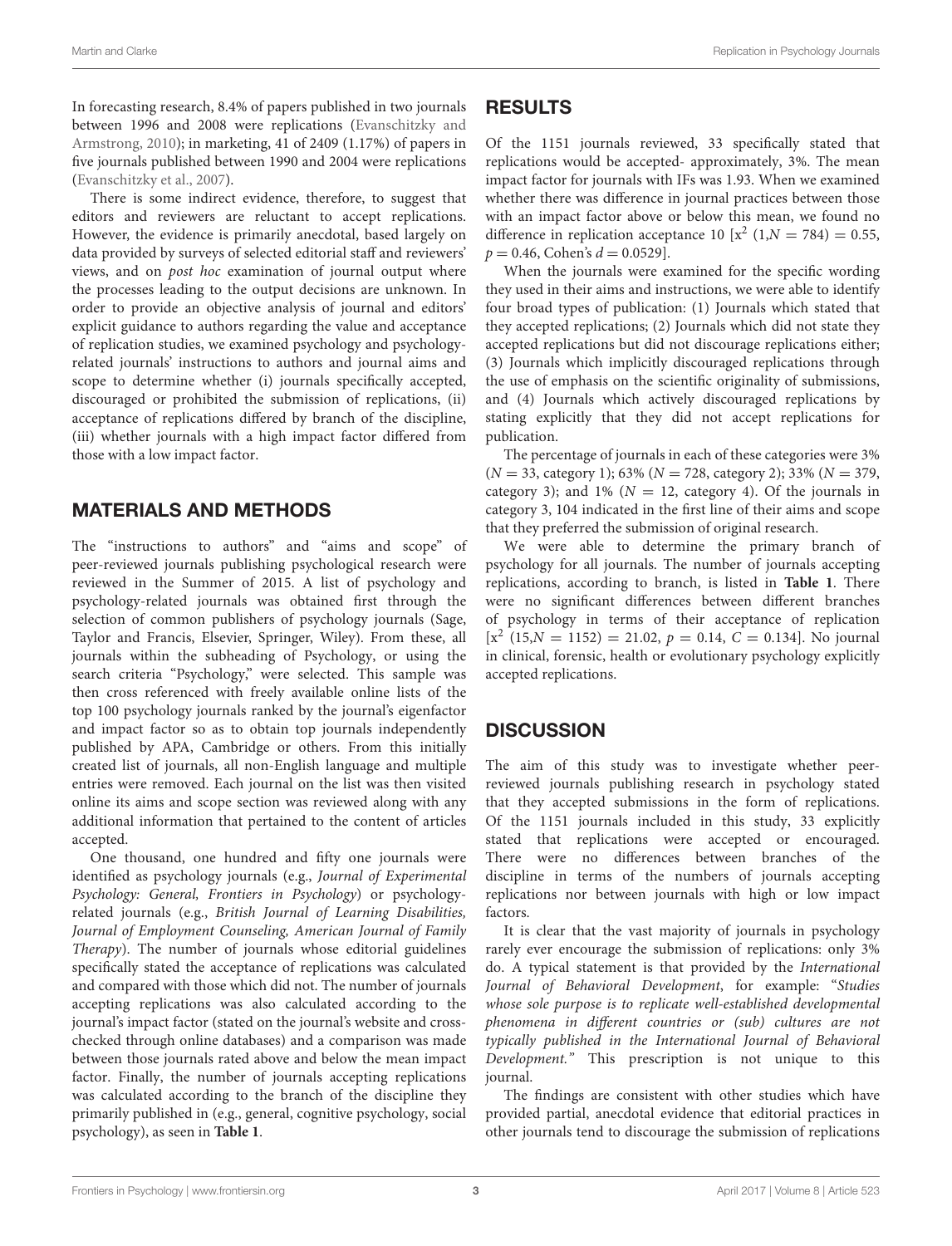<span id="page-5-0"></span>

| <b>Branch</b>                      | <b>Number of journals</b><br>accepting replications<br>(Total number of<br>journals, in brackets) | Number of journals with<br>an $IF > mean IF$ which<br>accept replications (Total<br>number of journals with<br>$IF > mean$ , in brackets) | Number of journals with<br>an $IF <$ mean which<br>accept replications (Total<br>number of journals with<br>IF $\leq$ mean, in brackets) | Number of journals not publicly<br>reporting an IF and which<br>accept replications (Total<br>number of journals not publicly<br>reporting an IF, in brackets) |
|------------------------------------|---------------------------------------------------------------------------------------------------|-------------------------------------------------------------------------------------------------------------------------------------------|------------------------------------------------------------------------------------------------------------------------------------------|----------------------------------------------------------------------------------------------------------------------------------------------------------------|
| General                            | 4(103)                                                                                            | 2(30)                                                                                                                                     | 2(47)                                                                                                                                    | 0(26)                                                                                                                                                          |
| Cognitive                          | 5(123)                                                                                            | 2(39)                                                                                                                                     | 3(64)                                                                                                                                    | 0(20)                                                                                                                                                          |
| Social                             | 4(93)                                                                                             | 1(14)                                                                                                                                     | 2(56)                                                                                                                                    | 1(23)                                                                                                                                                          |
| Clinical                           | 0(78)                                                                                             | 0(25)                                                                                                                                     | 0(35)                                                                                                                                    | 0(18)                                                                                                                                                          |
| Developmental                      | 2(130)                                                                                            | 0(36)                                                                                                                                     | 1(61)                                                                                                                                    | 1(33)                                                                                                                                                          |
| Sports                             | 1(12)                                                                                             | 0(2)                                                                                                                                      | 1(8)                                                                                                                                     | 0(2)                                                                                                                                                           |
| Health                             | 1(110)                                                                                            | 0(33)                                                                                                                                     | 0(41)                                                                                                                                    | 1(36)                                                                                                                                                          |
| Educational                        | 3(85)                                                                                             | 1(5)                                                                                                                                      | 2(42)                                                                                                                                    | 0(38)                                                                                                                                                          |
| Occupational                       | 1(67)                                                                                             | 0(17)                                                                                                                                     | 0(35)                                                                                                                                    | 1(15)                                                                                                                                                          |
| Personality/Individual differences | 4(37)                                                                                             | 3(16)                                                                                                                                     | 1(19)                                                                                                                                    | 0(2)                                                                                                                                                           |
| Counseling/Psychotherapy           | 2(126)                                                                                            | 2(10)                                                                                                                                     | 0(35)                                                                                                                                    | 0(81)                                                                                                                                                          |
| Behaviorism                        | 1(14)                                                                                             | 0(0)                                                                                                                                      | 0(8)                                                                                                                                     | 1(6)                                                                                                                                                           |
| Cross-cultural/Minority psychology | 2(46)                                                                                             | 0(0)                                                                                                                                      | 2(12)                                                                                                                                    | 0(34)                                                                                                                                                          |
| Forensic                           | 0(53)                                                                                             | 0(9)                                                                                                                                      | 0(27)                                                                                                                                    | 0(17)                                                                                                                                                          |
| Biological/Neuropsychology         | 3(67)                                                                                             | 0(31)                                                                                                                                     | 3(24)                                                                                                                                    | 0(12)                                                                                                                                                          |
| Evolutionary psychology            | 0(7)                                                                                              | 0(2)                                                                                                                                      | 0(1)                                                                                                                                     | 0(4)                                                                                                                                                           |
| <b>Total</b>                       | 33 (1151)                                                                                         | 11 (269)                                                                                                                                  | 17 (515)                                                                                                                                 | 5(367)                                                                                                                                                         |

(e.g., [Kerr et al.,](#page-6-25) [1977;](#page-6-25) [Neuliep and Crandall,](#page-6-26) [1990,](#page-6-26) [1993a,](#page-6-27)[b;](#page-6-29) [Makel et al.,](#page-6-24) [2012\)](#page-6-24). The findings from this study extend previous work by demonstrating that journals' stated editorial practices do not explicitly encourage the submission of replications. Of course, it is possible that such editorial practices actually reflect publishers' practices and wishes, rather than those of the editors. Academic publishing is a commercial enterprise, as well as an academic one, and publishers may wish to see published in their journals findings that are unique and meaningful and which will increase the journals' attractiveness, submission rates and, therefore, sales. No study has examined publishers' views of replication and this might be an avenue of research for others to consider.

Our data also reflect the aims and scope of journal editorial policies which explicitly mention replications and encourage the submission of papers which constitute replications. The conclusion cannot be drawn that 1, 218 journals do not or would not accept replications. However, it is noteworthy that, despite the establishment of the Open Science Framework in 2011, the number of special issues of journals in psychology dedicated to replications in recent years, and the controversy over psychology's "replication crisis," that so few journals in Psychology explicitly encourage the submission of replications and that 379 journals emphasize the originality of the research in their aims and scope. If it is agreed that that science proceeds by self-correction and that it can only progress by demonstrating that its effects and phenomena are valid and can be reliably produced, it is surprising that so few journals appear to reflect or embody this agreement explicitly in their editorial practices. An analysis of other disciplines' practices is underway to determine whether the data are reflective only of editorial practices in psychology or are common in

other sciences. It is also worth acknowledging that this study was conducted in the Summer of 2015. A repeat survey of the same journals (and any new journals) in 2017 might be informative.

The issue of failing to accept replications is also tied to the issue of publication bias- the publication of positive results and the discouragement of the publication of negative results: arguably, the Scylla and Charybdis of psychological science in the early 21st century. As [Smart](#page-7-3) [\(1964,](#page-7-3) p. 232) stated, "withholding negative results from publication has a repressive effect on scientific development."

However, we would suggest that there are reasonably straightforward solutions to this problem and a number of specific solutions were suggested by [Begley and Ellis](#page-6-9) [\(2012\)](#page-6-9) in their discussion of replication failure in preclinical cancer trials. For example, [Begley and Ellis](#page-6-9) [\(2012\)](#page-6-9) recommend that there should be more opportunities to present negative results. It should be an "expectation" that negative results should be presented in conferences and in publications and that "investigators should be required to report all findings regardless of outcome" [Begley and Ellis](#page-6-9) [\(2012,](#page-6-9) p. 533), a suggestion which has given rise to the encouragement of pre-registered reports whereby researchers state in advance the full details of their method (including conditions and numbers of participants required) and planned statistical analysis and do not deviate from this plan. They argue that funding agencies must agree that negative results can be just as informative and as valuable as positive results.

Another solution would be for any author who submits a statistically significant empirical study for publication also conducts and submits along with the original study at least one replication, whether this replication is statistically significant or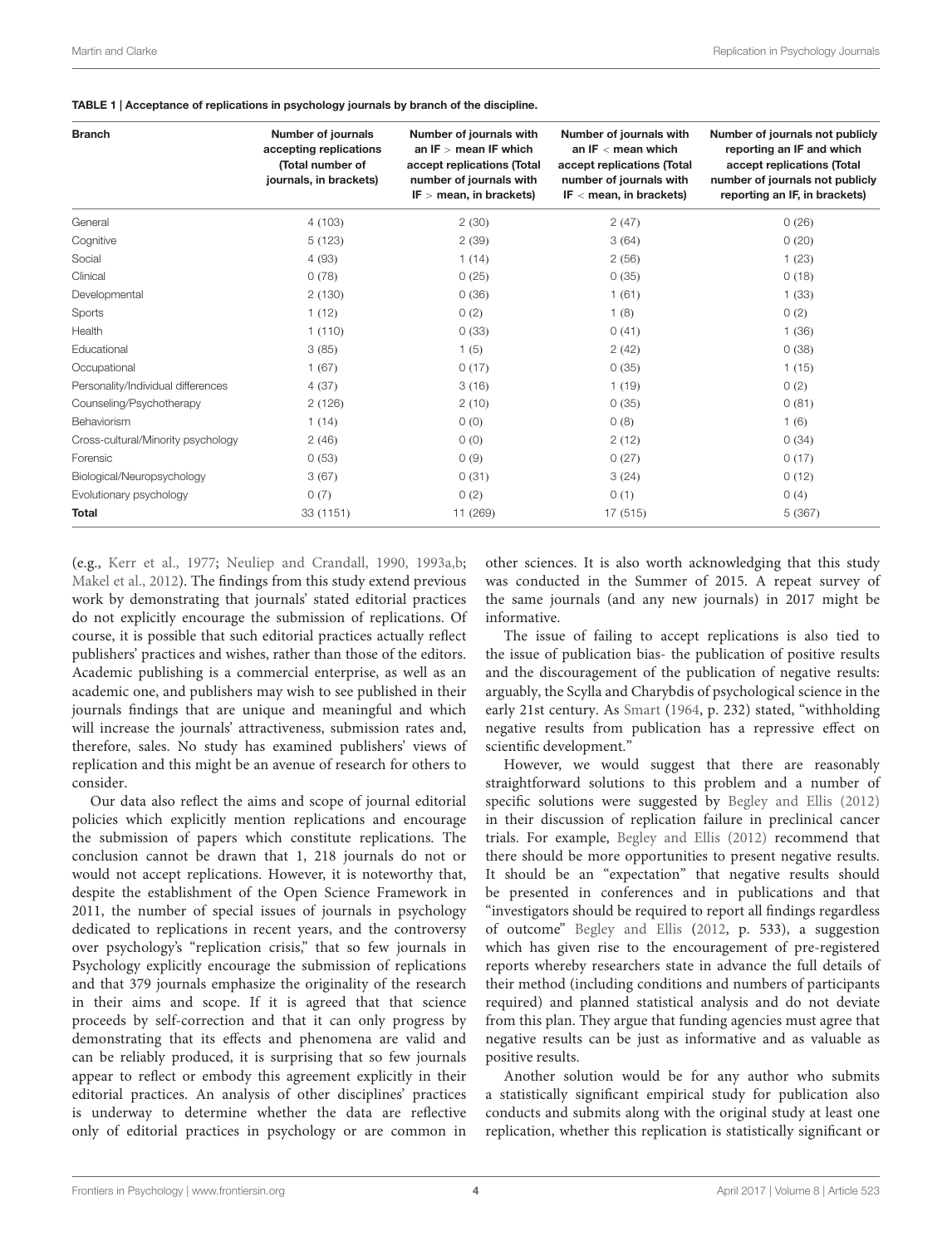not. Such reports might even be pre-registered. It is arguable that some journals such as Journal of Personality and Social Psychology and some from the JEP stable have historically published protracted series of studies within the same paper. This is true, although these portfolio of studies either conceptually replicate the results of the main study or develop studies which expand on the results of the original study. Our proposal is that each second study should be a direct replication with a different sample which meets the recruitment criteria of the original study. Of course, this proposal is also open to the valid criticism that an internal (if direct) replication attempt will lead to a positive result because the literature notes that replications are more successful if conducted by the same team as the original study. However, this would be one step toward (i) ensuring that the importance of replication is made salient in the actions and plans of researchers and (ii) providing some sort of reliability check on the original study.

We might also suggest a more radical and straightforward solution. We would recommend that all journals in psychology

### **REFERENCES**

- <span id="page-6-3"></span>American Psychological Society (2015). Replication in psychological science. Psychol. Sci. 26, 1827–1832. [doi: 10.1177/0956797615616374](https://doi.org/10.1177/0956797615616374)
- <span id="page-6-9"></span>Begley, C. G., and Ellis, L. M. (2012). Improve standards for preclinical cancer research. Nature 483, 531–533. [doi: 10.1038/483531a](https://doi.org/10.1038/483531a)
- <span id="page-6-28"></span>Bozarth, J. D., and Roberts, R. R. (1972). Signifying significant significance. Am. Psychol. 27, 774–775. [doi: 10.1037/h0038034](https://doi.org/10.1037/h0038034)
- <span id="page-6-30"></span>Brown, S. W., and Coney, K. A. (1976). Building a replication tradition in marketing. Marketing 1776, 622–625.
- <span id="page-6-23"></span>Coursol, A., and Wagner, E. E. (1986). Effect of positive findings on submission and acceptance rates: a note on meta-analysis bias. Prof. Psychol. Res. Pract. 17, 136–137. [doi: 10.1037/0735-7028.17.2.136](https://doi.org/10.1037/0735-7028.17.2.136)
- <span id="page-6-4"></span>Earp, B. D., and Trafimow, D. (2015). Replication, falsification, and the crisis of confidence in social psychology. Front. Psychol. 6:621. [doi: 10.3389/fpsyg.2015.](https://doi.org/10.3389/fpsyg.2015.00621) [00621](https://doi.org/10.3389/fpsyg.2015.00621)
- <span id="page-6-17"></span>Evanschitzky, H., and Armstrong, J. S. (2010). Replications of forecasting research. Int. J. Forecast. 26, 4–8. [doi: 10.1016/j.ijforecast.2009.09.003](https://doi.org/10.1016/j.ijforecast.2009.09.003)
- <span id="page-6-32"></span>Evanschitzky, H., Baumgarth, C., Hubbard, R., and Armstrong, J. S. (2007). Replication research's disturbing trend. J. Bus. Res. 60, 411–415. [doi: 10.1016/](https://doi.org/10.1016/j.jbusres.2006.12.003) [j.jbusres.2006.12.003](https://doi.org/10.1016/j.jbusres.2006.12.003)
- <span id="page-6-22"></span>Fanelli, D. (2010). "Positive" results increase down the hierarchy of the sciences. PLoS ONE 5:e10068. [doi: 10.1371/journal.pone.0010068](https://doi.org/10.1371/journal.pone.0010068)
- <span id="page-6-21"></span>Fanelli, D. (2011). Negative results are disappearing from most disciplines and countries. Scientometrics 90, 891–904. [doi: 10.1007/s11192-011-](https://doi.org/10.1007/s11192-011-0494-7) [0494-7](https://doi.org/10.1007/s11192-011-0494-7)
- <span id="page-6-20"></span>Franco, A., Malhotra, N., and Simonovits, G. (2014). Publication bias in the social sciences: unlocking the file drawer. Science 345, 1502–1505. [doi: 10.1126/](https://doi.org/10.1126/science.1255484) [science.1255484](https://doi.org/10.1126/science.1255484)
- <span id="page-6-31"></span>Hubbard, R., and Armstrong, J. S. (1994). Replications and extensions in marketing: rarely published but quite contrary. Int. J. Res. Mark. 11, 233–248. [doi: 10.1016/0167-8116\(94\)90003-5](https://doi.org/10.1016/0167-8116(94)90003-5)
- <span id="page-6-12"></span>Hubbard, R., and Vetter, D. E. (1991). Replications in the finance literature: an empirical study. Q. J. Bus. Econ. 30, 70–81.
- <span id="page-6-14"></span>Hubbard, R., and Vetter, D. E. (1996). An empirical comparison of published replication research in accounting, economics, finance, management, and marketing. J. Bus. Res. 35, 153–164. [doi: 10.1016/0148-2963\(95\)](https://doi.org/10.1016/0148-2963(95)00084-4) [00084-4](https://doi.org/10.1016/0148-2963(95)00084-4)
- <span id="page-6-11"></span>Ioannidis, J. P. A. (2005). Contradicted and initially stronger effects in highly cited clinical research. JAMA 294, 218–228. [doi: 10.1001/jama.294.2.218](https://doi.org/10.1001/jama.294.2.218)
- <span id="page-6-16"></span>Jones, K. S., Derby, P. L., and Schmidlin, E. A. (2010). An investigation of the prevalence of replication research in human factors. Hum. Factors 52, 586–595. [doi: 10.1177/0018720810384394](https://doi.org/10.1177/0018720810384394)

(1) explicitly state that they accept the submission of replications and (2) explicitly state that they accept replications which report negative results. That is, these two recommendations should be embedded in the aims and the instructions to authors of all psychology journals. If such recommendations were to become the norm and encourage and make common the practice of publishing replicated or negative work, psychology could demonstrably put its house in order. Where psychology leads, other disciplines could follow.

## AUTHOR CONTRIBUTIONS

GNM devised the original idea and method; RC conducted the research and completed the analysis; GNM wrote the first draft of the paper; RC revised this draft; both authors contributed to revisions. Both consider themselves full authors of the paper, and the order of authorship reflects the input provided.

- <span id="page-6-25"></span>Kerr, S., Tolliver, J., and Petree, D. (1977). Manuscript characteristics which influence acceptance for management and social science journals. Acad. Manag. J. 20, 132–141. [doi: 10.2307/255467](https://doi.org/10.2307/255467)
- <span id="page-6-6"></span>Klein, R. A., Ratliff, K. A., Vianello, M., Adams, R. B. Jr., Bahník, Š., Bernstein, M. J., et al. (2014). Investigating variation in replicability. Soc. Psychol. 45, 142–152. [doi: 10.1027/1864-9335/a000178](https://doi.org/10.1027/1864-9335/a000178)
- <span id="page-6-2"></span>Laws, K. R. (2013). Negativland-a home for all findings in psychology. BMC Psychol. 1:2. [doi: 10.1186/2050-7283-1-2](https://doi.org/10.1186/2050-7283-1-2)
- <span id="page-6-15"></span>Makel, M. C., and Plucker, J. A. (2014). Facts are more important than novelty replication in the education sciences. Educ. Res. 43, 304–316. [doi: 10.3102/](https://doi.org/10.3102/0013189X14545513) [0013189X14545513](https://doi.org/10.3102/0013189X14545513)
- <span id="page-6-24"></span>Makel, M. C., Plucker, J. A., and Hegarty, B. (2012). Replications in psychology research how often do they really occur? Perspect. Psychol. Sci. 7, 537–542. [doi: 10.1177/1745691612460688](https://doi.org/10.1177/1745691612460688)
- <span id="page-6-5"></span>Maxwell, S. E., Lau, M. Y., and Howard, G. S. (2015). Is psychology suffering from a replication crisis? Am. Psychol. 70, 487–498. [doi: 10.1037/a0039400](https://doi.org/10.1037/a0039400)
- <span id="page-6-26"></span>Neuliep, J. W., and Crandall, R. (1990). Editorial bias against replication research. J. Soc. Behav. Pers. 5, 85–90.
- <span id="page-6-27"></span>Neuliep, J. W., and Crandall, R. (1993a). Reviewer bias against replication research. J. Soc. Behav. Pers. 8, 21–29.
- <span id="page-6-29"></span>Neuliep, J. W., and Crandall, R. (1993b). Everyone was wrong: there are lots of replications out there. J. Soc. Behav. Pers. 8, 1–8.
- <span id="page-6-8"></span>Nosek, B. A., Spies, J. R., and Motyl, M. (2012). Scientific utopia: II. Restructuring incentives and practices to promote truth over publishability. Perspect. Psychol. Sci. 7, 615–631. [doi: 10.1177/1745691612459058](https://doi.org/10.1177/1745691612459058)
- <span id="page-6-7"></span>Open Science Collaboration (2015). Estimating the reproducibility of psychological science. Nature 349:aac4716. [doi: 10.1126/science.aac4716](https://doi.org/10.1126/science.aac4716)
- <span id="page-6-0"></span>Pashler, H., and Harris, C. R. (2012). Is the replicability crisis overblown? Three arguments examined. Perspect. Psychol. Sci. 7, 531–536. [doi: 10.1177/](https://doi.org/10.1177/1745691612463401) [1745691612463401](https://doi.org/10.1177/1745691612463401)
- <span id="page-6-1"></span>Pashler, H., and Wagenmakers, E. J. (2012). Editors' introduction to the special section on replicability in psychological science a crisis of confidence? Perspect. Psychol. Sci. 7, 528–530. [doi: 10.1177/1745691612465253](https://doi.org/10.1177/1745691612465253)
- <span id="page-6-10"></span>Prinz, F., Schlange, T., and Asadullah, K. (2011). Believe it or not: how much can we reply on published data on potential drug targets? Nat. Rev. Drug Deliv. 10, 712–713. [doi: 10.1038/nrd3439-c1](https://doi.org/10.1038/nrd3439-c1)
- <span id="page-6-13"></span>Reid, L. N., Soley, L. C., and Wimmer, R. D. (1981). Replication in advertising research: 1977, 1978, 1979. J. Advert. 10, 3–13. [doi: 10.1080/00913367.1981.](https://doi.org/10.1080/00913367.1981.10672750) [10672750](https://doi.org/10.1080/00913367.1981.10672750)
- <span id="page-6-19"></span>Rosenthal, R. (1979). The file drawer problem and tolerance for null results. Psychol. Bull. 86, 638–641. [doi: 10.1037/0033-2909.86.3.638](https://doi.org/10.1037/0033-2909.86.3.638)
- <span id="page-6-18"></span>Schooler, J. (2011). Unpublished results hide the decline effect. Nature 470:437. [doi: 10.1038/470437a](https://doi.org/10.1038/470437a)